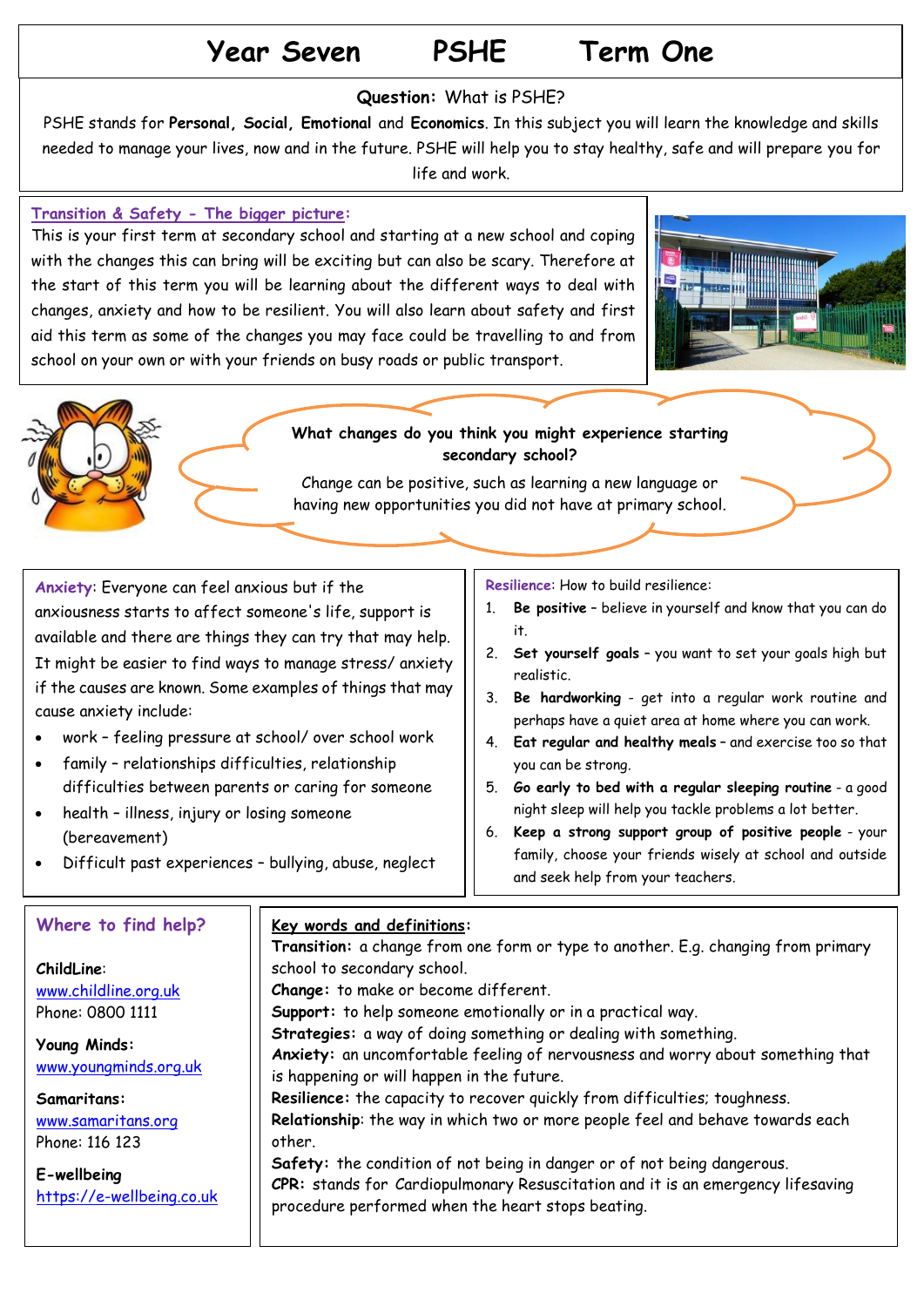

# **What is first aid?**

Basic treatment that is given to someone as soon as possible after they have been hurt in an accident or if they suddenly become ill.

Here are some of the most common injuries that may need emergency treatment. You will go through these in more detail in your lessons.

- Anaphylactic shock is a severe allergic reaction.
- Asthma attack
- Bleeding
- Burns and scalds
- Choking
- Drowning
- Fractures
- Heart attack
- Stroke

Have you ever had to use first aid?

How confident would you feel helping someone that was injured?

### **Real stories**

#### **Saving a woman on the street: Stephen's story**

Stephen, aged eight, learned first aid at school.

Stephen was able to help a woman who had collapsed on his street. He quickly rushed over, tried talking to her and checked her breathing. Once he knew she was breathing, he rolled her on to her side with her head tilted back to keep her airway open. Stephen then asked his mum to call an ambulance and stayed with the woman until it got there.

Stephen said, "I was a little nervous at first but I remembered what to do because I had learned it at first aid club. "I think it is important to know what to do because we should all help each other. I am really proud of what I did."

#### **When your mum collapses: Hanna's story**

Hanna, aged ten, took action quickly when her mum collapsed. Hanna knew what to do because she said she had practised calling 999 at school.

The call handler stayed on the phone and talked Hanna through the key actions. Remembering what she had learned at school, Hanna moved her mum onto her side and tilted her head back to help keep her airway open. Hanna stayed calm and kept talking to and reassuring her mum.

The paramedics quickly arrived and took Hanna's mum to hospital. She was so grateful that her daughter had known what to do. "Hanna was just amazing," she said.

Hanna's teacher shared, "It's a life skill that I think all children should have."

#### **Why is first aid so important?**

- **Eight in ten adults (85%)** lack the knowledge and confidence to act if someone collapsed and was unresponsive and not breathing.
- **69 per cent** of people aged 16–24 say they would be willing to help someone who is unresponsive and not breathing.
- Yet just **16 per cent** have the confidence and knowledge to help someone in this life-threatening situation.

Teaching first aid in schools can help change this. We want everyone to know how to save a life.

#### **Getting help in an emergency**

In the UK, 999 has been the emergency services number for many years.

When you call 999 you'll be asked what service you need, as well as:

- your telephone number
- the address you're calling from
- a brief description of what's wrong with the casualty and whether they're bleeding, unconscious or not breathing

The call handler may advise you on how to assist the casualty until help arrives.